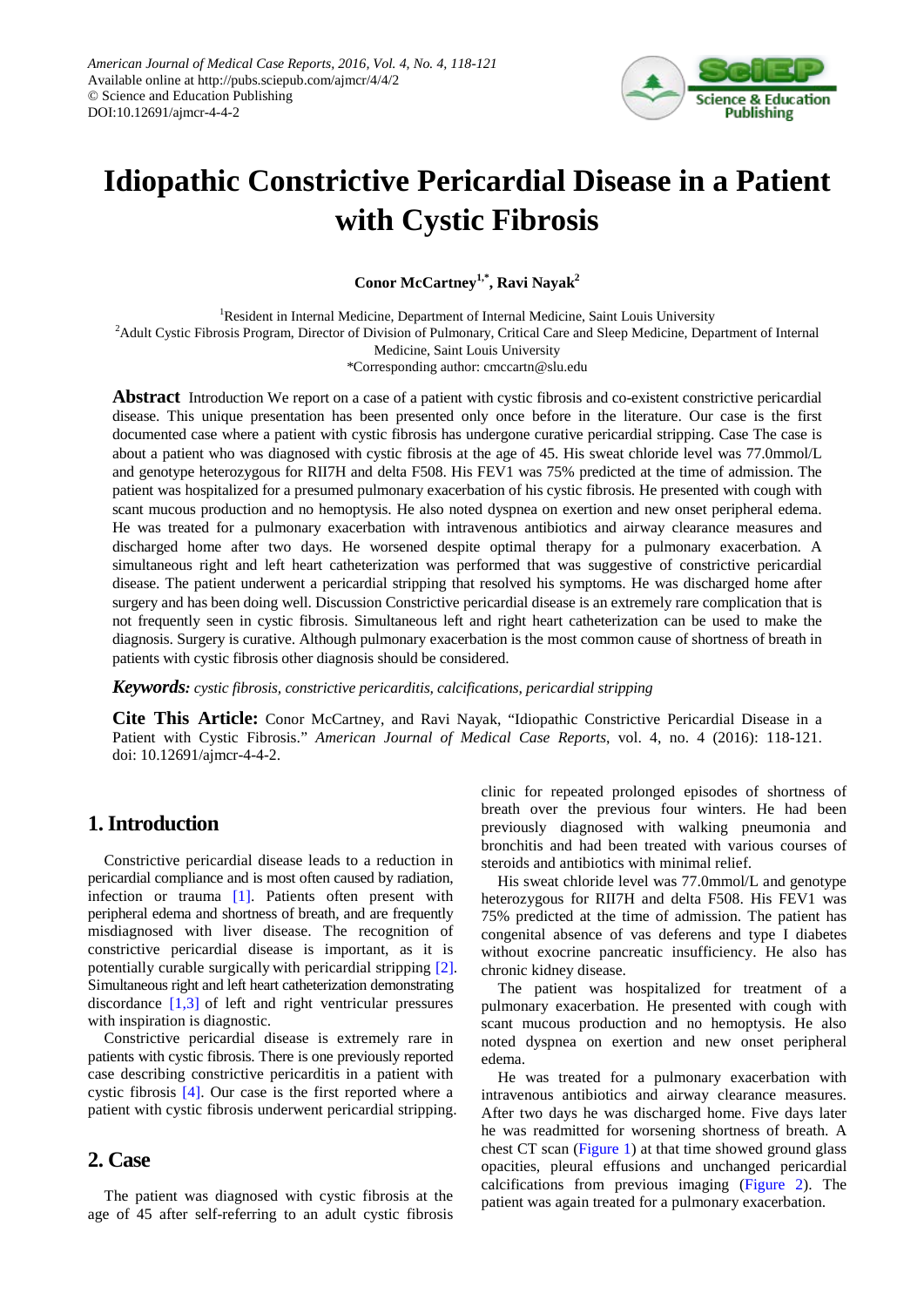<span id="page-1-0"></span>

Figure 1. Non-Contrast of the chest on day 3 of patient's second admission. Calcification of the pericardium as well as bilateral pleural effusions are noted. These calcifications had been seen greater than two years previously on CT of the chest and were noted to be unchanged by radiology. The pleural effusions were new

<span id="page-1-1"></span>

Figure 2. Non contrast CT scan of the chest obtained 10 months prior to admission. Note the presence of pericardial calcifications. The radiologist noted that these had been stable and unchanged from previous imaging two years earlier

The patient underwent bronchoscopy to evaluate for an infectious etiology. Bronchoscopy revealed no mucous plugging and no evidence of infection. The opinion of infectious disease consultant was that the patient's overall clinical picture was likely due to non-infectious etiology.

Volume overload was managed with diuretics and cardiology was consulted. The patient's echocardiogram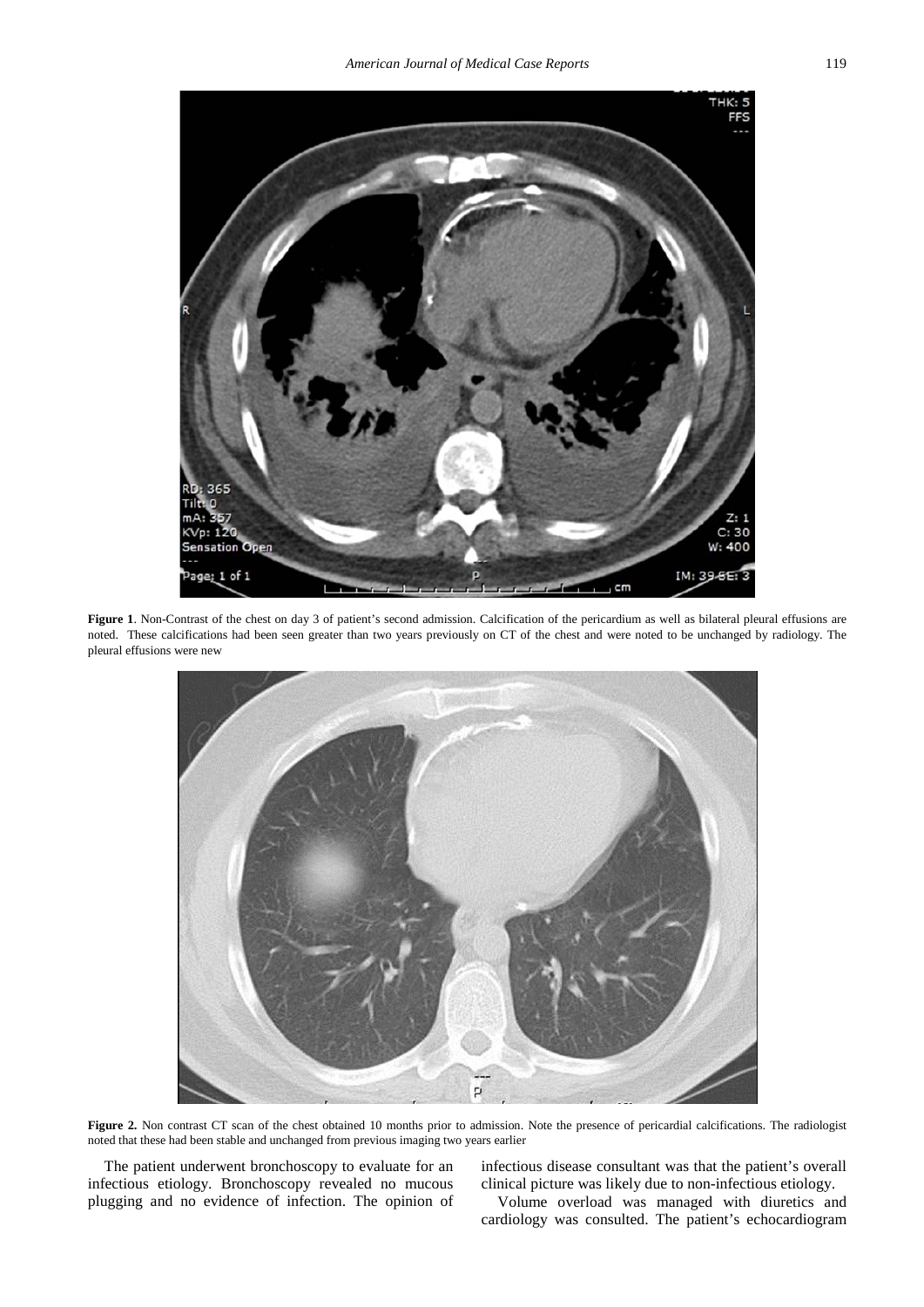showed an ejection fraction of 55% with diastolic function abnormal for his age, without evidence of pulmonary hypertension. The consultant cardiologist suggested that the patient's worsening fluid overload was noncardiogenic in nature and likely due to worsening renal function. The management of volume overload was challenging as his creatinine began to rise in the setting of intravenous diuretic therapy.

The patient slowly deteriorated over three weeks on intravenous antibiotics, airway clearance measures and diuretics. Glycemic control was difficult. His creatinine rose steadily with intravenous diuretics. He was transferred to the intensive care unit for worsening respiratory status but did not require intubation. Intermittent hemodialysis was initiated due to fluid overload in the setting of acute renal failure.

In the fifth week of his hospitalization, cardiology was reconsulted with the specific request of a simultaneous right and left heart catheterization to evaluate for constrictive pericardial disease. The catheterization demonstrated rapid diastolic filling and a relative equalization of the right atrial, right ventricular end diastolic, pulmonary arterial wedge pressure and left ventricular end diastolic pressures, consistent with constrictive physiology [\(Figure 3a](#page-2-0)-3d). However, there was a concordance of pressures on simultaneous left and right ventricular tracings, which is more consistent with restrictive physiology [\(Figure 3\)](#page-2-0).

The presence of pericardial calcifications and findings on catheterization consistent with constrictive pericardial disease, the decision was made to refer the patient to cardiothoracic surgery for pericardial stripping. Investigations for potential causes of constrictive pericardial disease including tuberculosis, fungal and rheumatologic conditions were negative. The patient had no history of trauma, surgery or radiation to the chest.

Following pericardial stripping, surgical pathology demonstrated calcifications but no further diagnostic data was obtained. The patient improved after surgery and was discharged home one week postoperatively. The patient continued to improve as an outpatient and three months after discharge was able to stop dialysis as his kidney function returned. The patient continues to do well two years following presentation.

<span id="page-2-0"></span>

### **3. Discussion**

Though pulmonary exacerbation is a common cause of dyspnea in patients with cystic fibrosis, it is important to maintain a broad differential and consider other causes particularly when the patient is not improving despite optimal therapy.

Anchoring, a type of cognitive bias [\[4\],](#page-3-2) led to the delayed diagnosis of constrictive pericarditis in this patient. His shortness of breath made his physicians suspect pulmonary exacerbation. Evidence that did not support that diagnosis, including pericardial calcifications, pleural effusions and peripheral edema, were overlooked initially.